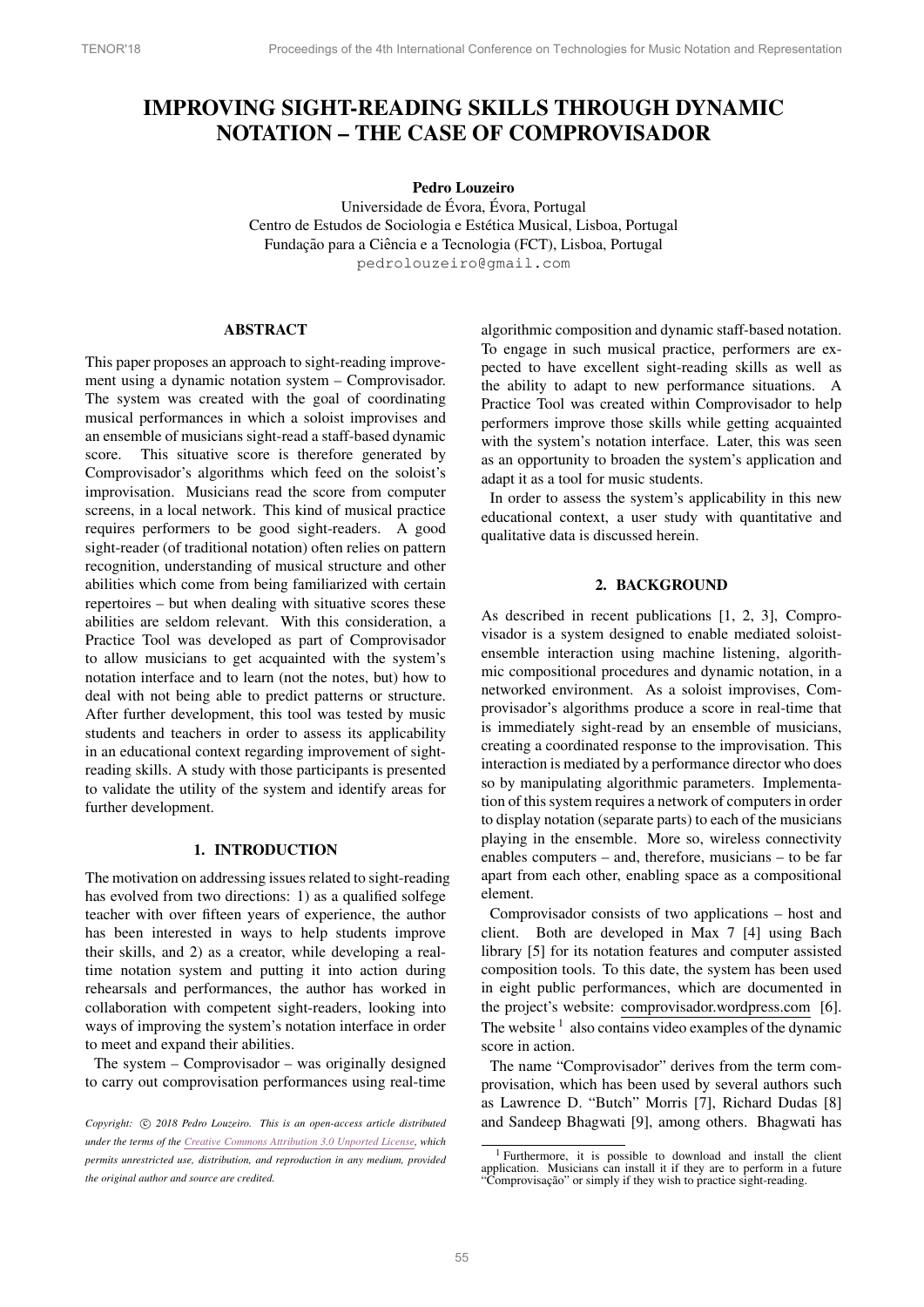proposed an eloquent definition of the term  $2$ . A simplified version according to my reading of his definition, would be: a musical performance context where both composed and improvised elements coexist in aesthetically relevant interdependency.

Comprovisador was indeed conceived as a tool to enable such musical performance contexts where solo improvisation and composed response are, in fact, interdependent: thanks to real-time composition algorithms, the composed response is highly dependent on incoming improvised material; and by virtue of a feedback loop, the improviser's decisions are affected by composed elements. One can say it forms a dialectical relationship, for a composed response could not exist without the improvisation and the improvisation could not be the same without the composed response. This interdependency is further extended by the presence of a mediator.

Aesthetic relevance is the main concern when tailoring composition algorithms  $3$ . Likewise, it is of utmost importance when making choices in notation type and notation interface design [4](#page-1-2) . In Section [3,](#page-1-3) these choices will be examined in order to better understand what the system demands from the performer in terms of sightreading skills and, consequently, the original goals of the Practice Tool which was later adapted for use in an educational domain.

## 3. DEVELOPMENT

#### <span id="page-1-3"></span>3.1 Notation Type

Although there are several different approaches to real-time notation (many of which are featured on [animated notation dot com](http://animatednotation.com) [\[10\]](#page-6-9), a website run by Ryan Ross Smith), most choices fall into two broad categories: staff-based notation and non-staff notation  $5$ . The latter has many advantages: it encourages performers to be creative in translating non-conventional signs into sound and music, it exempts performers from the responsibility of not playing wrong notes and, potentially, it embodies an aesthetic value as a visual or multimedia experience.

On the other hand, while it is true that staff-based notation may put performers in a less creative and less forgiving situation (and the idea of projecting the score so that audiences may follow performers' mistakes might create additional anxiety to the situation), it is also true that it enables a greater compositional control over certain musical parameters – namely, pitch and harmony. Wrong notes as well as timing discrepancies and other audible mistakes are bound to occur. But it is possible to take this failure expectancy into account and somehow incorporate it in the aesthetics of the piece.

A good example of this incorporation is Nick Didkovsky's "Zero Waste" [\[11,](#page-6-10) [12\]](#page-6-11), for sight-reading pianist and real-time transcription algorithm. In this piece, the performer sight-reads two initial measures of softwaregenerated music while the algorithm transcribes the performer's rendition. The transcription is immediately displayed to the performer and the process repeats itself. Both performer and algorithm are expected to fail in order for proliferations of the initial gesture to take place. As Georg Hajdu points out [\[12\]](#page-6-11), the abstract, chromatic quality of the material selected for the opening bars prevents an error from being perceived as such. Instead, error becomes the shaping force of the piece.

During early development stages of Comprovisador, the concept of "extreme sight-reading" proposed by Jason Freeman [\[11\]](#page-6-10) had an influence on the choice of using staff-based notation. The influence came from the concept expressed in the title itself rather than from a particular example found in the article. Strategies were conceived towards the design of a functional notation interface, considering the problem of error and all its surrounding issues. The element of time was found to be crucial in this conception, as will be exposed in Section [3.2.](#page-1-5)

## <span id="page-1-5"></span>3.2 Notation Interface Design

## *3.2.1 Synchronized Attacks*

In a hybrid type of performance such as comprovisation, it is presumable that the listener will be looking for clues as to what is being improvised and what is being composed – and even how effective is the notation system. Regarding listener's ability to discern between composed and improvised music, Lehmann and Kopiez propose that " 'togetherness' and precision of an ensemble may indicate composition, while a higher degree of entropy could signal improvisation" [\[13\]](#page-6-12). In this line of thought, we find synchronization to be an effective way to let the listener perceive organization as opposed to chaos, hinting at what is being composed in real-time.

In a synchronized attack, even if a few notes are false or missing, there is no way the listener can tell. And, as we have seen, it is plausible to have a mistake becoming a shaping force – in this case, by influencing the improviser's playing.

In order to have synchronized attacks in an extreme sightreading context, the issue of time is of great importance. Firstly, musicians need time do recognize each note or group of notes (or, as John Sloboda would phrase it, to register pitch symbols in memory [\[14\]](#page-6-13)); secondly, they need time to prepare the notes on their instrument; lastly, they need to be precisely cued – and effective cuing involves very specific timing. And motion (see [\[15\]](#page-6-14)). In any of these three steps, problems may arise leading to delays and jeopardizing synchronization. Hence, establishing a reading time window and implementing a visual cuing device (consisting of a bouncing ball – see Figure [1\)](#page-2-0) were our first design choices. Both would have to be time-adjustable, according to musical goal and/or technical difficulty.

<span id="page-1-0"></span><sup>&</sup>lt;sup>2</sup> "[M]usical creation predicated on an aesthetically relevant interlocking of context-independent and contingent performance elements" [\[9\]](#page-6-8).

<span id="page-1-1"></span>The compositional procedures used in Comprovisador are explained in [\[1\]](#page-6-0). A discussion on performance mediation using the system's control interface is made in [\[3\]](#page-6-2).

<span id="page-1-4"></span><span id="page-1-2"></span><sup>4</sup> A thorough description of the notation interface can be found in [\[2\]](#page-6-1).

<sup>5</sup> One could say graphic notation, but that term would not encompass works where notation goes beyond the scope of graphical signs. Such is the case of Jason Freeman's "Glimmer" where colored LED light tubes convey pitch and loudness information to performers. [\[11\]](#page-6-10)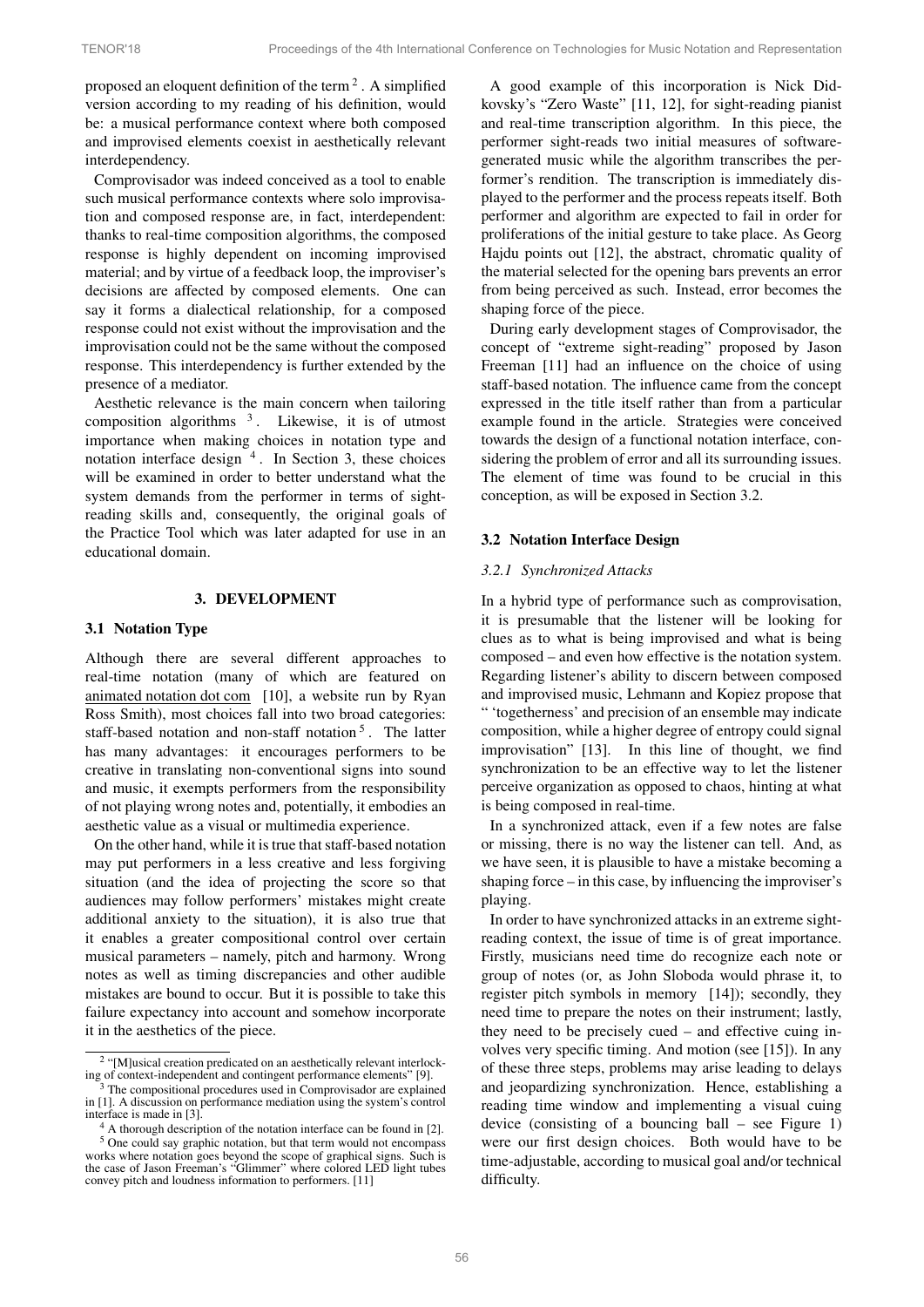

<span id="page-2-0"></span>Figure 1. Comprovisador.client – notation interface – proportional notation and bouncing ball.

<span id="page-2-1"></span>

Figure 2. Comprovisador.client – notation interface – "loop (non-sync)" – dual instrument configuration.

## *3.2.2 Motivic Exploration*

Apart from synchronization, another perceptual evidence of compositional process could be motivic exploration. If the listener is confronted with a melodic fragment being played simultaneously by various instruments and/or transformed in a coherent manner, he or she might perceive it as composition. Here, simultaneity refers to a given short time interval we perceive as present (specious present – see [\[16\]](#page-6-15)). It does not imply unison or homophony but rather polyphony (and even micropolyphony).

This textural procedure, if done with no regard to synchronization and no special attention to meter or rhythm, allows musicians to serenely read the score and render the melody with far less mistakes than otherwise would be possible. At the same time, a dense texture will help in disguising the occasional missed note. This led to the use of proportional notation, a looping melody, a linear cursor and the verbal instruction: "non-sync" (see Figure [2\)](#page-2-1).

#### *3.2.3 Standard Rhythmic Notation*

It should be interesting to provide rich and cleanly organized textures, made of melodic, rhythmic and harmonic elements, as well as formal ones, like repetition and

<span id="page-2-2"></span>

Figure 3. Comprovisador.client – notation interface – standard rhythmic notation and loop region.

variation. Standard notation (see Figure [3\)](#page-2-2) allows all that while adding two new levels of time: meter and rhythmic durations. The problem lies in the fact that the more elements are added, the more difficult sight-reading becomes and the more exposed musicians feel.

A progressive approach to the various elements could conceivably be the answer. We can compare it to when a musician is learning a new piece of music. If they encounter a difficult passage, they might focus solely on the notes, repeating the passage several times until they are sure to play all the correct pitches. And only then will they try and play those pitches in precise rhythm and tempo. Emulating this process, when in Comprovisador standard rhythmic notation is activated, the notes that were previously displayed in proportional notation will be kept the same, enabling the performer with the chance to focus solely on the new element: rhythm.

#### 3.3 Practice Tool

Development and enhancement of these and other features of Comprovisador was only possible thanks to the feedback of musicians who tested the system in rehearsals and performances. As a way to enable performers to get acquainted with the system's notation interface and its idiosyncrasies, a Practice Tool was developed featuring an elementary graphic user interface (GUI) for parameter control. This way, even before the first rehearsal, they were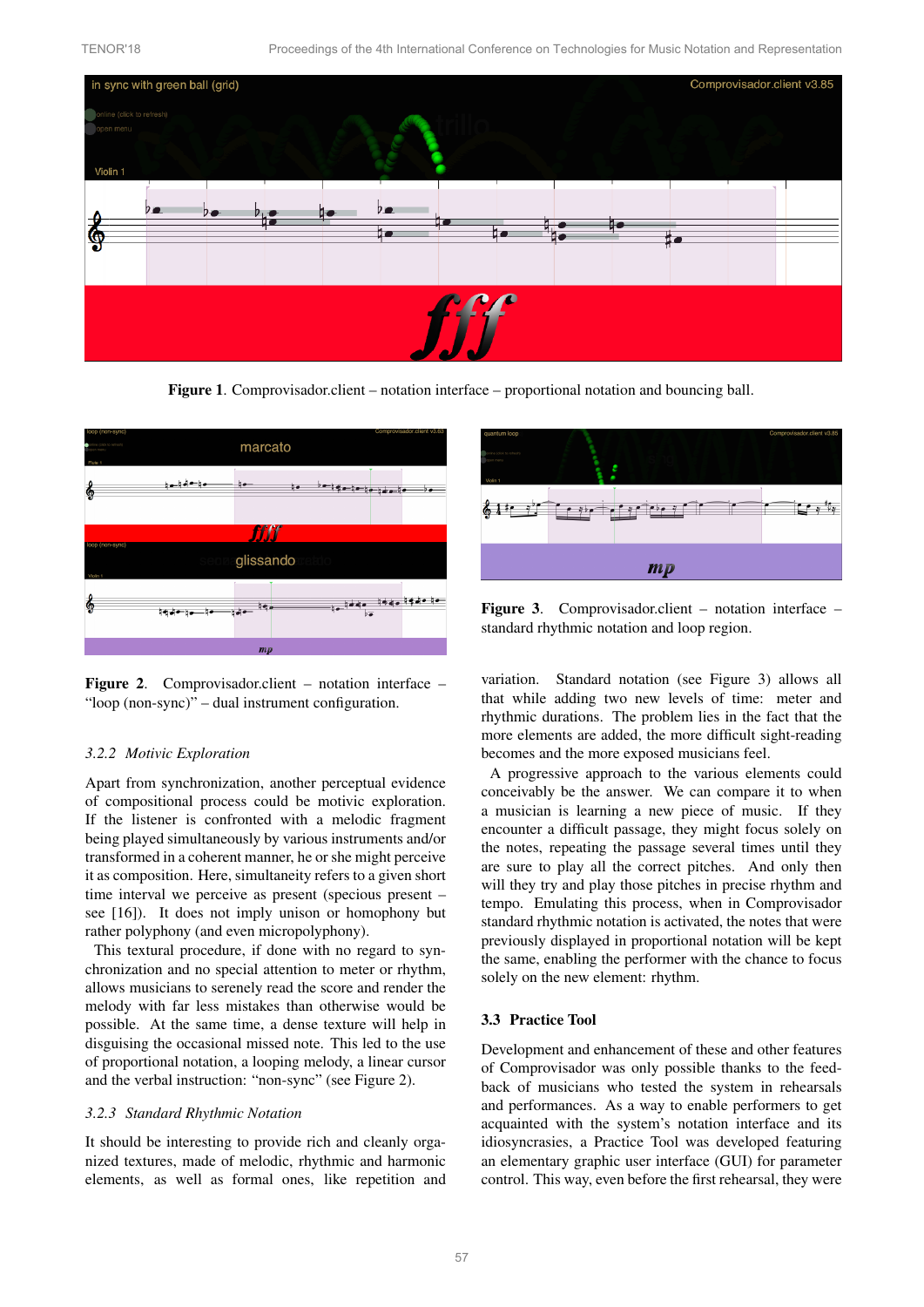able to experience sight-reading in a simulated performance context, being subject to unpredictable note patterns (thanks to a random walk algorithm) and to a specific cuing strategy – the bouncing ball.

The Practice Tool was especially useful in situations where musicians and developer were in different locations. The tool allowed to obtain valuable feedback from a distance and perform bespoke enhancements in time for the first rehearsal.

## 4. A POSSIBLE NEW DIRECTION

Carlos Guedes [\[17\]](#page-6-16) states that one of the goals on the development of real-time composition applications is "to open a new and potentially revolutionary way of education and active enculturation with unfamiliar musical styles". What about dynamic notation applications? Can they play a significant role in a new way of improving sight-reading skills?

Music sight-reading has long been a subject of research in the field of music cognition. Many authors have pointed out pattern recognition and understanding of musical structure as a few of the most important skills among good sight-readers [\[18,](#page-6-17) [19,](#page-6-18) [20,](#page-6-19) [14,](#page-6-13) [21\]](#page-6-20). Pianist Boris Goldovsky, interviewed by Thomas Wolf, said: "you read only a fraction of the notes and you guess at the others. A good sight-reader gets a total image of a page and extrapolates what is going on exactly" [\[19\]](#page-6-18). Evidently, such an ability can only come from being familiarized, through years of training, with the rules and patterns common to a certain style of music, a certain repertoire. Also, this statement is based on the assumption that the sight-reader will have the chance to at least take a glance at the whole music page before beginning to play. But most dynamic score sight-readers do not have that luxury. Hence, they have to develop other skills in order to become successful at that task. Could generative algorithms, such as the one implemented in Comprovisador's Practice Tool, be of aid to the development of those skills?

While searching for applications or systems that use dynamic notation and aim for sight-reading improvement we did not find anything relevant. There are great amounts of smartphone applications intended for music notation learning and some do use dynamic score technology. Yet, the majority uses previously written (coded) music excerpts and it is rare to find one that joins dynamic notation technology with the power of generative algorithms.

In July 2017, during a talk at the 2nd "European Saxophone Congress", the possibility of using Comprovisador's Practice Tool as a way for saxophonists to improve sightreading skills in a microtonal context was presented. A trial had been carried out with a small group of professional saxophone players and results were presented during the talk. Some adaptations were done to the system in order to be possible to collect user practice data for study. No other changes were made. Results pointed to potential benefits in using the application but it became clear that a progressive learning approach strategy would have to be devised.

<span id="page-3-0"></span>

| parameter name      | parameter description                  |  |  |  |  |
|---------------------|----------------------------------------|--|--|--|--|
| range               | allows control of range in concert     |  |  |  |  |
|                     | pitch and in transposition (auto-      |  |  |  |  |
|                     | matically set when choosing<br>an      |  |  |  |  |
|                     | instrument)                            |  |  |  |  |
| note selection      | a selectable keyboard allows turning   |  |  |  |  |
|                     | on or off certain notes or even whole  |  |  |  |  |
|                     | registers                              |  |  |  |  |
| microtone selection | microtones can be hand-picked from     |  |  |  |  |
|                     | a [bach.tonnetz] object                |  |  |  |  |
| microtones length   | enables the user more time to stabi-   |  |  |  |  |
|                     | lize fingering and tunning whenever    |  |  |  |  |
|                     | a microtone is output                  |  |  |  |  |
| tone division       | selects all notes matching the set     |  |  |  |  |
|                     | tone division                          |  |  |  |  |
| scale picker        | selects all notes matching the chosen  |  |  |  |  |
|                     | scale                                  |  |  |  |  |
| polyphony           | sets maximum, ranging from single      |  |  |  |  |
|                     | notes to full polyphony (value de-     |  |  |  |  |
|                     | pends on the instrument)               |  |  |  |  |
| chord threshold     | sets a threshold in milliseconds       |  |  |  |  |
|                     | under which no chords are allowed      |  |  |  |  |
|                     | (only single notes)                    |  |  |  |  |
| reading time window | adjusts the sight-reading window in    |  |  |  |  |
|                     | milliseconds                           |  |  |  |  |
| maximum step        | sets the maximum melodic step in       |  |  |  |  |
|                     | half-tones                             |  |  |  |  |
| note rate or "flux" | ranging from slow to fast (propor-     |  |  |  |  |
|                     | tional notation)                       |  |  |  |  |
| rhythm base         | minimal units for standard notation    |  |  |  |  |
|                     | (allowing creation of simple pat-      |  |  |  |  |
|                     | terns, and to progress)                |  |  |  |  |
| variation rate      | limits the occurrence of variations of |  |  |  |  |
|                     | a melody (in loop mode), ranging       |  |  |  |  |
|                     | from static to frequent                |  |  |  |  |
| user presets        | enables the user to store and recall   |  |  |  |  |
|                     | parameter presets                      |  |  |  |  |

Table 1. Comprovisador.client – Practice Tool's parameter list (user controlled). New parameters are marked in bold.

Such a strategy was indeed planned out aiming not only at the microtonal issue but also at a more general context. Its implementation consisted on designing a new GUI for the Practice Tool with more controllable parameters and the possibility of storing user presets (see Figure [4](#page-4-0) and Table [1\)](#page-3-0). The goal was to enable the user to match the difficulty level of the algorithmic outcome to his or her degree of proficiency.

During the implementation of this GUI, another trial was carried out – this time with music students and teachers of different instruments – in order to assess the usefulness of this tool in a generic music education context  $<sup>6</sup>$  $<sup>6</sup>$  $<sup>6</sup>$ . However,</sup> parameters controlling standard rhythm notation were not yet implemented when the trial took place.

#### 5. METHOD

The trial was carried out in a music school in Portimão (south of Portugal), with 14 participants, 9 of which were students and 5 were teachers, playing the following instruments: saxophone (3 participants), violin (4), piano (3), guitar (2), double bass (1) and trombone (1). Students'

<span id="page-3-1"></span><sup>6</sup> It is worth noting that this tool should never be considered as a substitute for actual repertoire sight-reading, which is the best way to acquire pattern recognition skills.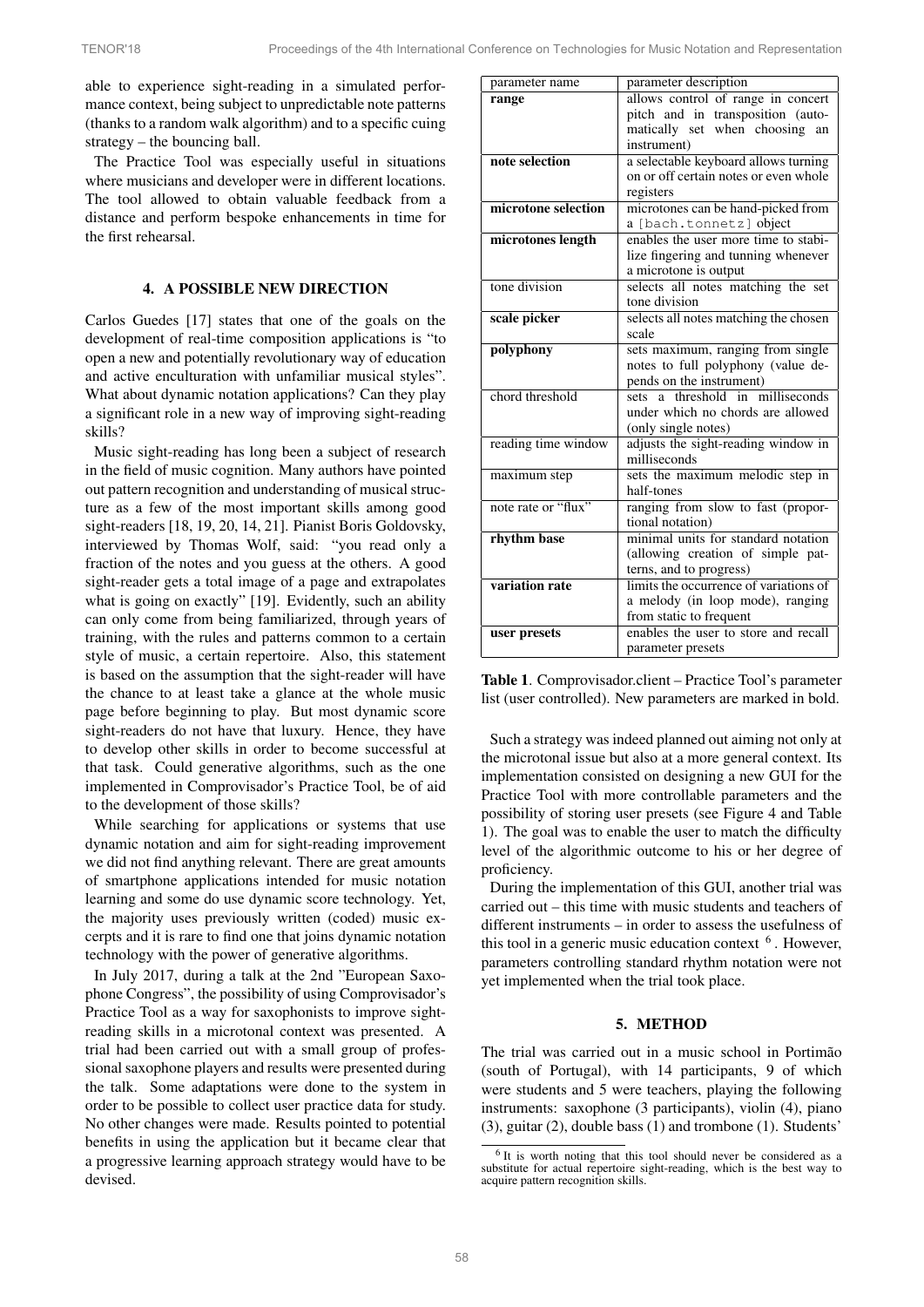

<span id="page-4-0"></span>Figure 4. Comprovisador.client – practice preferences window.

ages ranged from 13 to 18. The level of experience of the participants was heterogeneous, as can be inferred by the age range and by the fact that it mixes students and teachers. Yet, none had had experience with microtonality.

Participants were individually asked to sight-read from the computer screen without any detailed explanation. As they were playing, some parameters would be manipulated in an attempt to match their proficiency level and, while doing so, we would explain what each parameter was meant to do. Towards the end of the exercise, it was explained how parameters could be stored as user presets for later recall as a way to keep track of progress. Participants were then asked to explore this feature in conjunction with the parameters previously manipulated.

With instruments that enable microtonal playing, an approach to the matter was carried out, activating only one microtonal note (in some cases, two notes)  $<sup>7</sup>$  $<sup>7</sup>$  $<sup>7</sup>$  and limiting</sup> the range so that the algorithm would focus on the register surrounding the chosen microtonal note. Also, longer duration time was assigned to this same note in contrast to regular notes, this way allowing stabilization.

Participants were directly observed and were videotaped while playing, for further observation. After the exercise was complete (which took around 15 minutes per participant), they filled up a form containing three sections: quantitative assessment, qualitative assessment and suggestions.

<span id="page-4-2"></span>

|          | <b>Notes</b> | Micr. | Std.R | Prp.R       | Dyn.S         |
|----------|--------------|-------|-------|-------------|---------------|
| N Valid  | 14           | 11    | 14    | 14          | 14            |
| Mean     | 5,14         | 4,55  | 4,14  | 4,57        | 4,57          |
| std.Dev. | ,770         | ,873  | 1,351 | .938        | 1,158         |
| Min.     |              | 3     | 2     | $\mathbf 3$ | $\mathcal{E}$ |
| Max.     | 6            | 6     |       |             |               |

Table 2. Assessment of Comprovisador.client as a tool for sight-reading skills improvement. Categories: standard notes, microtones, standard rhythm, proportional rhythm, experience with dynamic notation systems. Rating: from 1 to 6 (1 being not useful and 6 being very much useful).

## 6. RESULTS AND DISCUSSION

From observation, it was possible to perceive that all participants, with the exception of two students, were able to figure out (by themselves or needing very little explanation) how to play in sync with the bouncing ball.

In all cases, with proportional notation it was possible to match the parameter settings to the proficiency level of each individual so that it always became an interesting sight-reading challenge.

The progressive microtonal approach, starting with known notes / fingerings and adding only a selected microtonal note (assigned with a longer duration), was regarded as successful (from observation, backed by answers to the form). Violinists seemed to struggle a bit more than other instrumentalists but we were not able to find a relevant cause for that contrast. Pianists obviously did not experience this part of the exercise.

As expected, it was observed that work needed to be done in the standard rhythmic notation part, in order to enable beginner students with a viable tool.

<span id="page-4-1"></span><sup>7</sup> Some solfege books [\[22,](#page-6-21) [23\]](#page-6-22) address note reading through a blockbuilding approach where, for example, lesson 1 features only notes C and D, lesson 2 introduces note E, and so on. This approach may be useful when applied to any type of exotic notation – as microtonal is for a large number of musicians, students and professionals alike.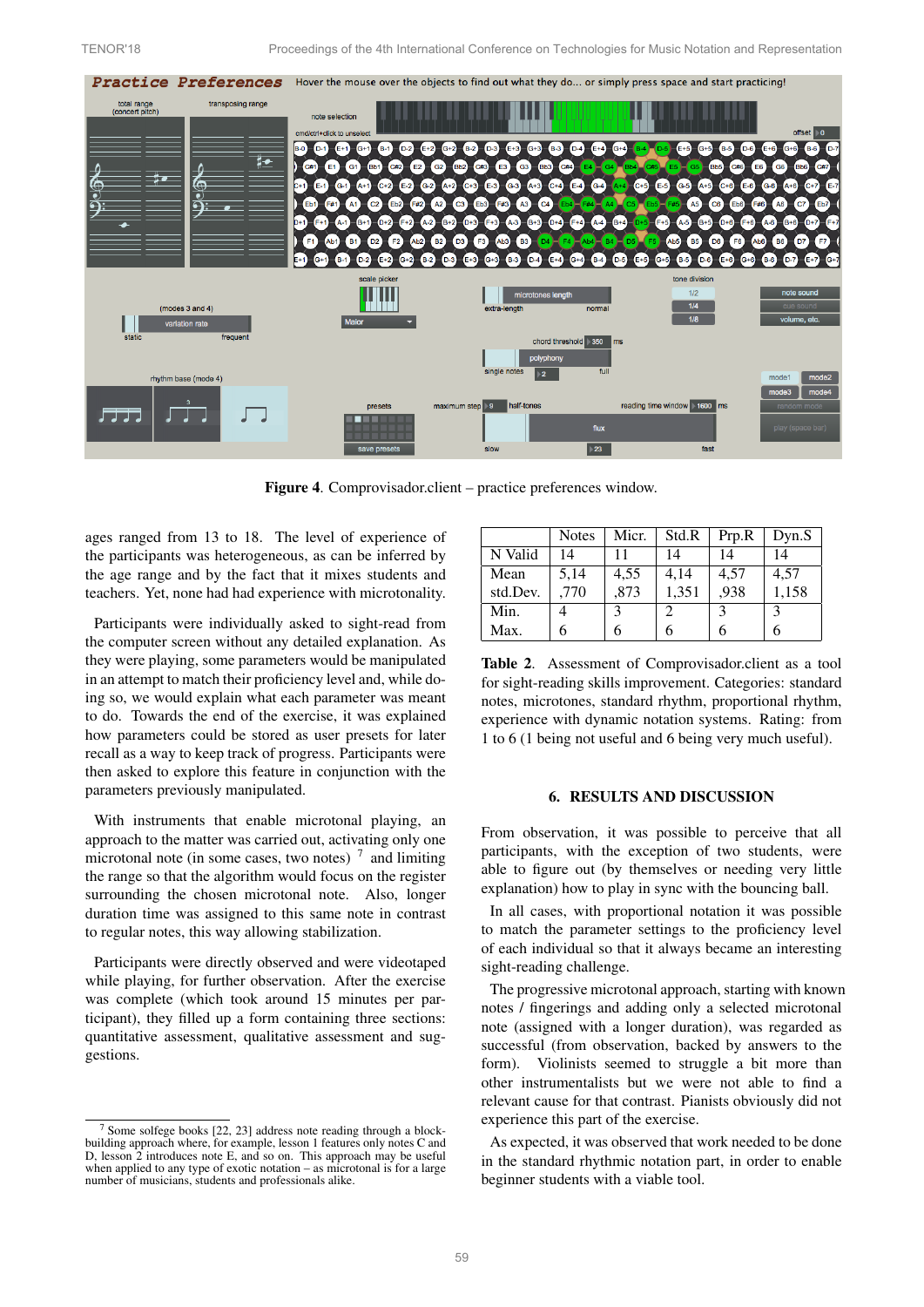From form responses and regarding quantitative assessment of the application as a tool for sight-reading skills improvement (see table Table [2\)](#page-4-2), results were encouraging in the category of standard notes. Results were also positive in the categories of proportional notation, experience with dynamic notation systems, and microtones. Although, the latter had less three responses (pianists). The lowest rated category was standard rhythm, as expected.

There was an optional category "other" where two participants (both of them wind instrument teachers) added "tunning", rating it with the highest score. They highlighted the benefit of playing in tune with the sound produced by the computer.

Regarding qualitative assessment of functionality and appearance, the responses were the following. The bouncing ball was considered useful / effective / helpful, except for two students who deemed it confusing. The dynamics bar was considered useful / effective / legible, but nonetheless some participants reported it to be too fast / difficult to comply with / very challenging; one participant highlighted the 3D animation as a good solution. Verbal instructions had very similar responses.

Regarding the observed and reported ease to synchronize with the bouncing ball, it is in line with Richard Picking's findings on his study where he compares three types of animated time-location tracker, in the context of reading music from computer screens (versus reading from paper). The subjects of his study reported the "jumper tracker" (which is analog to our bouncing ball) to be the preferred one [\[24\]](#page-6-23).

My preliminary conclusion taken from observation and commentaries is that young students tend to ignore dynamics and verbal instructions – and they are fine with it. Advanced students and teachers tend to get a bit frustrated when not able to comply with everything (notes, dynamics and instructions) but also feel rewarded when they do.

There were many voluntary commentaries and suggestions. The preset management system and GUI for parameter control were regarded as having good configuration / ease of use / good control over "excess of randomness". Pianists complained about insufficient spacing between staves. There is actually only enough space for the central C line – which is standard in many computer music applications that use GF staves – but pianists are not necessarily used to it. Some participants mentioned that the duration line should be of a lighter color because it interferes with the perception of the staff-lines. This is now fixed, as shown in Figure [1.](#page-2-0) An interesting suggestion was to implement a way to have harmonic structures as a base for the generative algorithm.

Without surprise, many comments about standard rhythm were made, for example: "Everything is changing all the time due to excess of variations", or "It needs patterns".

To sum up, results seem encouraging (although they have to be put in perspective regarding the small sample size) suggesting there are advantages in the use of Comprovisador.client's Practice Tool as a way of improving certain sight-reading skills, with special focus on skills pertaining to the dynamic notation realm. Regarding the

least explored field – standard rhythm – we believe there is equal potential, now that the GUI's development is complete.

## 7. FUTURE WORK AND CONCLUSIONS

Much work has been done, meanwhile, in terms of correcting the reported issues, namely the color of the duration line, which is now translucent green, as well as the standard rhythm controls.

Apart from the controls, standard rhythm was enhanced at the quantizer level. Here, instead of writing two 4/4 measures, the algorithm writes eight 1/4 measures. This allows two things: 1) complex patterns are conveniently delineated by bar lines and thus easier to decipher; 2) long notes unfold into tied quarter notes, making it easier to count the beats – which is especially important when a loop is set in a way that a long note becomes truncated. In Figure [3,](#page-2-2) we can see this happening: there are three tied quarter notes that would otherwise be written as a dotted half note. The loop region is truncating the 3rd quarter note. If it was written as two 4/4 measures, the loop region would end in an ambiguous, white portion of the measure, corresponding to the duration of the dot, which would be confusing for the reader.

In the medium term, we might pursue the suggestion of implementing a way of having the generative algorithm obey a harmonic structure. This structure could be cyclic or generative.

Future developments shall include articulation signs and other features that will be made available in the upcoming Bach version. Among these features is an algorithm for respelling accidentals in a more musical way, in atonal contexts.

One goal, of course, is to do further testing, if possible with a larger sample size and during a longer period of time, so to be able to measure actual learning progressions and observe commonalities that might emerge among multiple participants.

## Acknowledgments

I should like to thank my PhD supervisors Christopher Bochmann and António de Sousa Dias for their advice and continued support. I would also like to thank Filipe Valentim, for providing all the conditions necessary for the trial to take place, and all the participants. Furthermore, I want to thank Adriana Ferreira Alves, from the Institute of Social Sciences of the University of Lisbon, for the data analysis and Sara Ross for proofreading. My attendance to TENOR 2018 conference was only possible thanks to the financial support of Câmara Municipal de Lagos, Portugal. This research is supported by FCT by means of a PhD studentship (POCH / EU). I dedicate this work to the memory of composer José Luís Ferreira, avid supporter of this research.